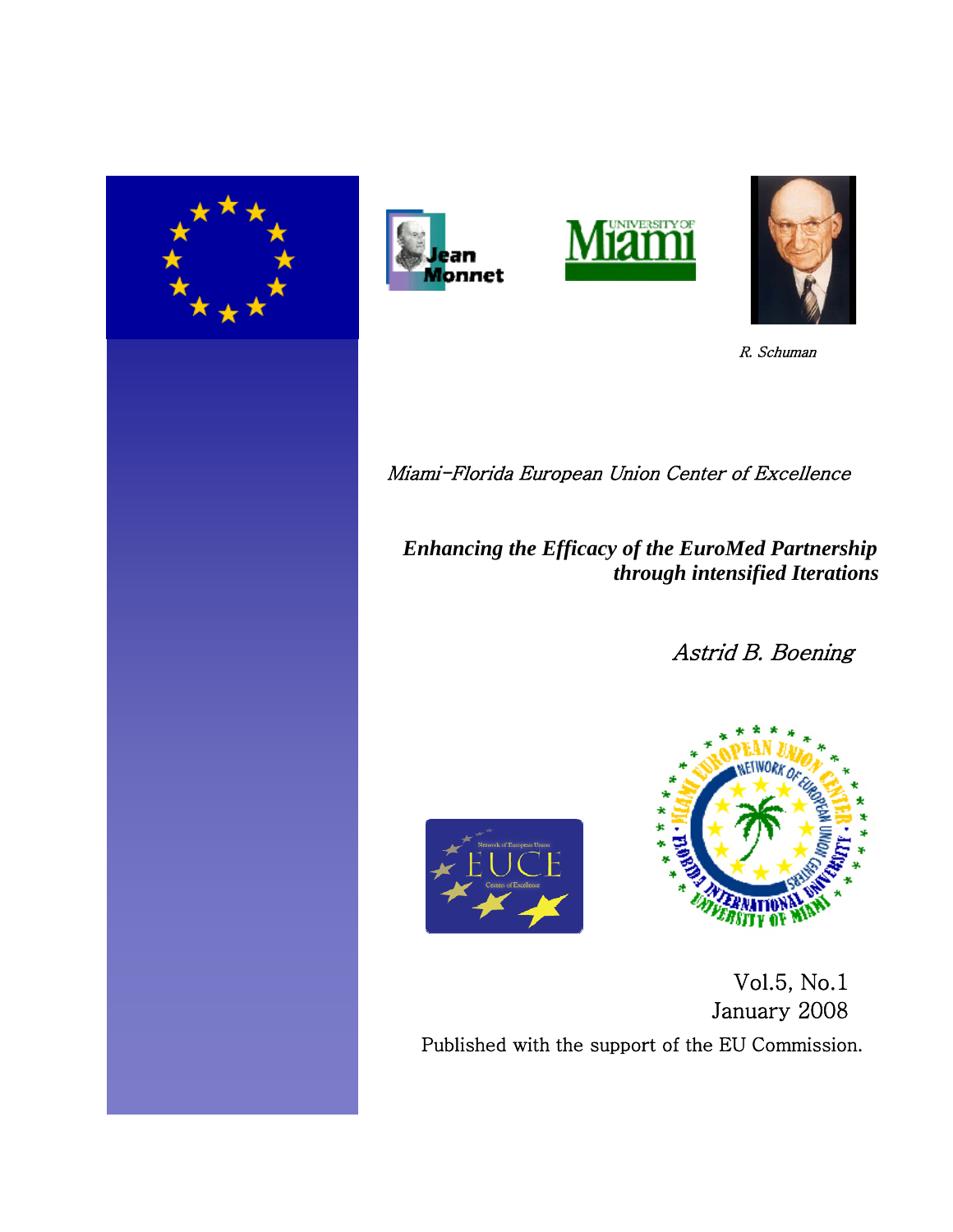# **EUMA**

*European Union Miami Analysis* **(EUMA), Special Series,** is a service of analytical essays on current, trend setting issues and developing news about the European Union.

These papers are produced by the Jean Monnet Chair, in cooperation with the Miami-Florida European Union Center of Excellence (a partnership of the University of Miami and Florida International University) as an outreach service for the academic, business and diplomatic communities.

Among the topics to be included in the series, the following are suggested:

- $\triangleright$  The collapse of the Constitution and its rescue
- $\triangleright$  Turkey: prospects of membership
- $\triangleright$  Immigration crisis and cultural challenges
- $\triangleright$  Security threats and responses
- $\triangleright$  The EU and Latin America
- $\triangleright$  The EU as a model and reference in the world
- $\triangleright$  The Common Agricultural Policy and other public subsidies
- $\triangleright$  The euro and the dollar
- $\triangleright$  EU image in the United States

These topics form part of the pressing agenda of the EU and represent the multifaceted and complex nature of the European integration process. These papers also seek to highlight the internal and external dynamics which influence the workings of the EU and its relationship with the rest the world.

Miami - Florida European Union Center **Jean Monnet Chair Staff:** University of Miami Joaquín Roy (Director) 1000 Memorial Drive Astrid Boening (Assistant Director) Coral Gables, FL 33124-2231 Maxime Larivé (Assistant Editor) Fax: (305) 284 4406 María Lorca (Assistant Editor) E-Mail: [jroy@miami.edu](mailto:jroy@miami.edu) Rémi Piet (Research Assistant)

101 Ferré Building Leonardo Capobianco (Research Assistant) Phone: 305-284-3266 Cathinka Lerstad (Research Assistant) Web: [www.miami.edu/eucenter](http://www.miami.edu/eucenter) **Miami-Florida European Union Center** Elizabeth Prugl (FIU, Co-Director)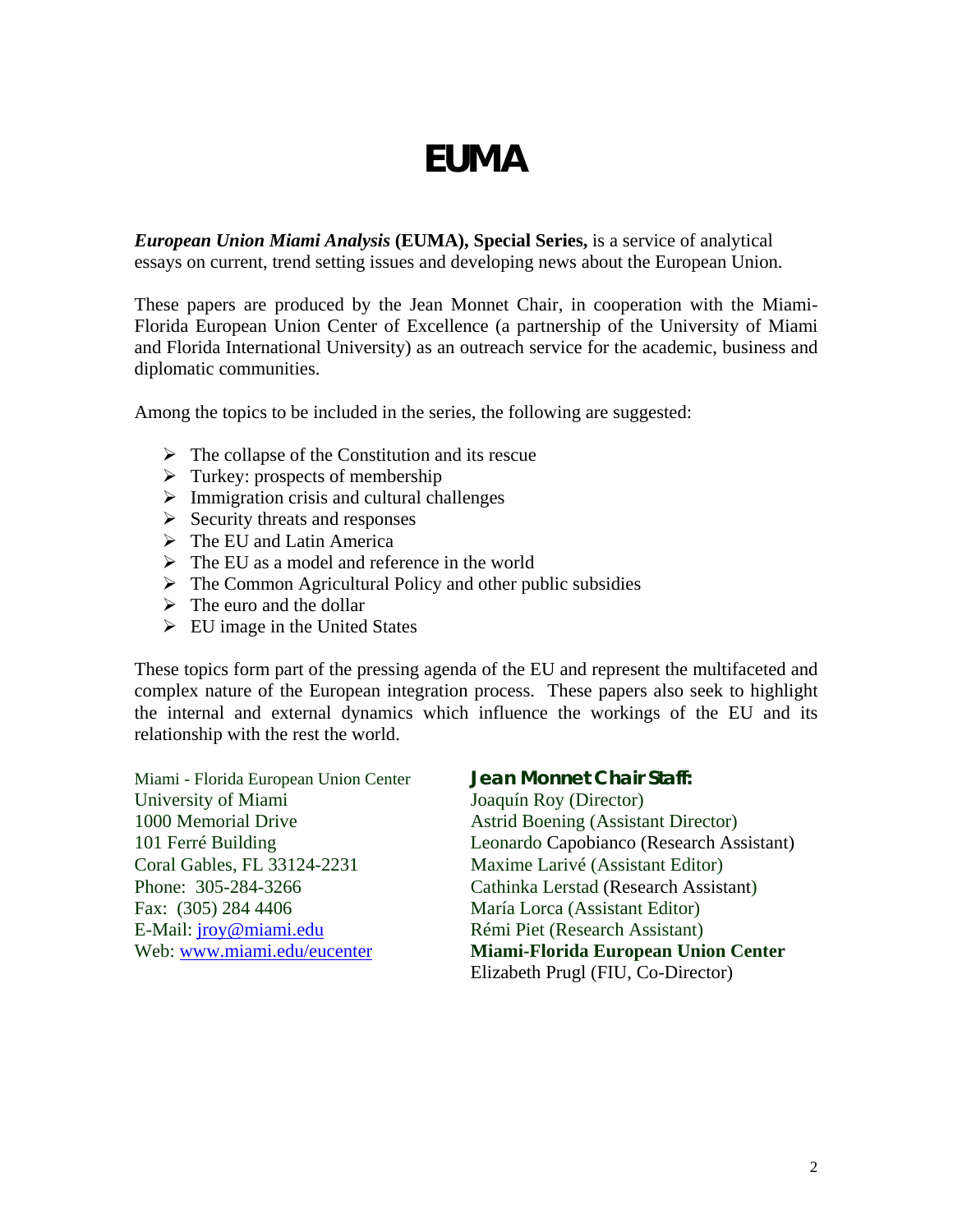# **Enhancing the Efficacy of the EuroMed [Pa](#page-2-0)rtnership through intensified Iterations**[♦](#page-2-0)

## **Astrid B. Boening**[♣](#page-2-1)

#### **Introduction**

l

The conference on the EuroMed Partnership (EMP) in Crete in October 2007 shows considerable synchronicity with the current focus of the EU presidency under Portugal and its interest in the Euro-Mediterranean region. An additional "sign of spring" for the EuroMed region is the recent conference of all EU European Neighborhood Program (ENP) foreign ministers as a group to assess the potential for ENP enhancement. It served as a forum to exchange suggestions for approaches which have been successful in the ENP, such as the EuroCities Program, to augment the economic and social development of the countries surrounding the EU overall in order to bring reciprocal stability and enhance the EU's neighbors' prosperity. And of course the current significance of the EMP's role in particular to contribute to the prosperity and socio-political stability of the EU's southern neighbors is especially significant in view of the expected destabilizing spill-over in relation to the current war in Iraq.

 Furthermore challenges to Mediterranean stability current are e.g. the potential of the drastically increasing Chinese investments in sub-Saharan Africa (i.e. the backyard of the EMP's southern border) may contribute little to transparency and accountability in these countries, and may be of questionable value in enhancing the socio-political development and stabilization of sub-Saharan Africa and its neighbors in the Magreb. Similarly, the fate of the Palestinian territories, especially the economies of the West Bank and Gaza following the recent divisions by Hamas and the Palestinian Authority and Israel's ensuing even greater restrictions on the movement of their people and goods into and out of Israel, which represent an additional area of the EMP region in dire need of economic development and political stabilization (Blitz 2007; Wilson 2007).

 This paper argues that the ambitious goals formulated during the Barcelona Process in November 1995 address those elements which have been recognized in the literature as significant in enhancing the reciprocal relationship between economic development, political stability and

<span id="page-2-0"></span>♦ This paper was presented at the Jean Monnet European Centere of Excellence Conference on the Euro-Mediterranean Partnership on October 25 – 27, 2007 at the University of Crete in Rethymnon

<span id="page-2-1"></span>♣ **Astrid B. Boening,** PhD candidate University of Miami, Coral Gables/FL. MA International Studies, Florida International University, Miami/FL (2006); she has studied international economics and marketing at the Rome campus of Georgetown University, Latin American economics and marketing in Costa Rica, Chile and Brazil through George Washington University as well as at the United National in New York. She was recently chosen as the junior researcher to represent the U.S. Atlantic Council at the Palermo Atlantic Forum on the Mediterranean in Palermo/Sicily.

She carried out the field work for her Master's thesis in Trieste, Italy, at the Central European Initiative. Her PhD dissertation focuses on the security implications of the EuroMed Partnership.

Astrid Boening has worked extensively on all continents for several MNC's in the telecommunications, air transport and finance fields, and is currently Assistant Director of the University of Miami European Union Center.

She has presented her work internationally, and has published numerous articles on multilateralism and security in the Mediterranean, as well as in Icfai's Professional Reference Book: "Managing a Multicultural World: Policy and Practice" (Book title is subject to change after the final review). Expected Date Of Publication: May 2008 and in Joaquín Roy and Roberto Domínguez, *The European Union, fifty years after the Treaty of Rome (March 25, 1957): The EU model in the Americas, Asia and Africa.* Miami: European Union Center/Jean Monnet Chair, 2008, pp.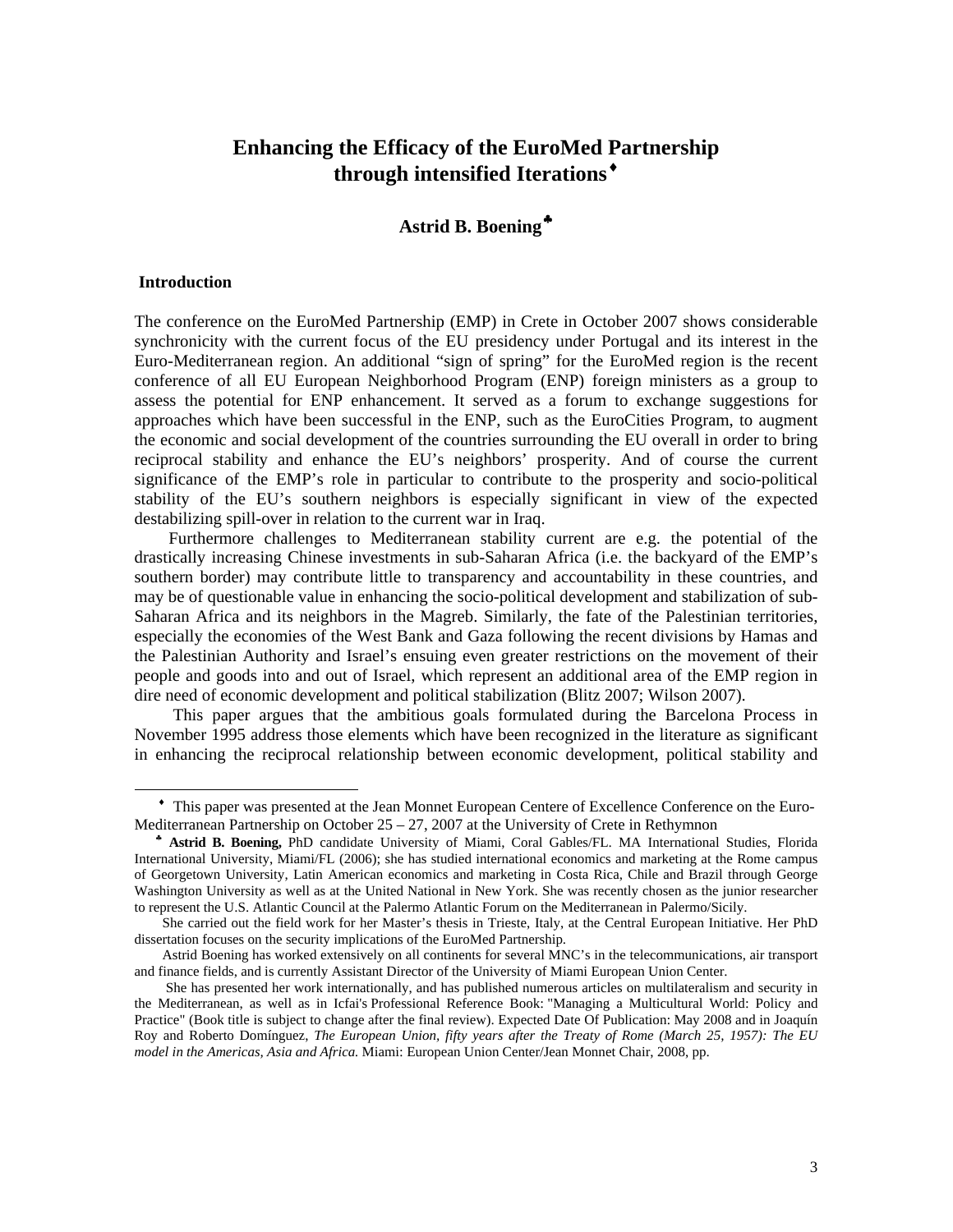socio-cultural understanding within and among regions. While there has been no shortage of initiatives to contribute to the socio-economic and political stabilization of the Magreb and Mashriq in past years, such as the G-8's Broader Middle East and North Africa Fora for the Future in 2004 - 2006 (in which the EMP was included), for example, as cooperative efforts for regional civil society and business groups to express their reform goals to their governments and to "advance the universal values of human dignity, democracy, economic opportunity and social justice" (U.S. Department of State November 7. 2005, 1), few have succeeded in contributing to a unified zone of peace, not to mention in establishing a security community in Karl Deutsch's terms, and much less to establishing a Euro-Mediterranean security complex in Buzan and Waever's terminology, aside from NATO's Mediterranean Dialogue. In fact, the International Crisis Group calls the Broader Middle East and North Africa Initiative "imperiled at birth" (ICG briefing 7 June 2004), 2). Nevertheless, regional integration in the Middle East has made strides in the past decade especially, e.g. in a broader context with the Gulf Cooperation Council<sup>[1](#page-3-0)</sup> taking an active role in balancing between trade with Iran and their support of Sunnis in Iraq (Kerr and Bozorgmehr, 2007).

 In its almost twelve years existence, the EMP has nevertheless made significant strides in increasing harmonization of trade between the northern and southern EMP member states, migration policies and in increasing cultural understanding among the very diversified Magreb, Mashriq and EU EMP-partner countries. Despite this continual evolution, many would agree that the EMP relationship could be substantially enhanced, last but not least due to the newly enhanced EU Neighborhood Policy overall, as well as the declared goal of EMP partners for an economic Free Trade area (EFTA) among them (to say nothing of the need for peace in the South-Eastern Mediterranean now more than ever).

 Some broadcasts of speeches from the recent ENP ministerial conference on September 5, 2007 also suggest that not only interactions among ENP members need to become more routinized, but that the EMP specifically would benefit from a more structured approach to its integration according to its Barcelona goals: economic, political and socio-cultural.

#### **The EMP from a Security Perspective**

l

To recall, the EMP strives to be a strictly civic approach to regional integration, increased development and prosperity and increased understanding between the cultures among its member states, and is hence distinctly secular, regardless – or perhaps especially because of - the European history of jihads, crusades and *reconquistas*. It recognizes:

 1. the definition of a common area of peace and stability through the reinforcement of a *political and security* dialogue;

 2. the construction of a zone of shared prosperity through an *economic and financial* partnership and the gradual establishment of a free-trade area;

 3. and the rapprochement between peoples through a *social, cultural and human* partnership aimed at encouraging understanding between cultures and exchanges between civil society (Horizon 2020 Bulletin 2005, 2).

 Addressing these three general areas in the EMP from the very start indicates the recognition by its founders which the different sectors (in Buzan, Waever and de Wilde's terminology) (1998) in the EMP structure play in security: in addition to the traditional military and political to also include environmental, individual/"societal", and economic security.

<span id="page-3-0"></span><sup>&</sup>lt;sup>1</sup> The GCC was formed in 1981 in the wake of the Islamic Revolution in Iran and the outbreak of the Iran-Iraq war by Saudi Arabia, the United Arab Emirates, Kuwait, Qatar, Oman and Bahrain (Financial Times September 18, 2007), in which the Gulf states backed the Sunni regime in Iraq.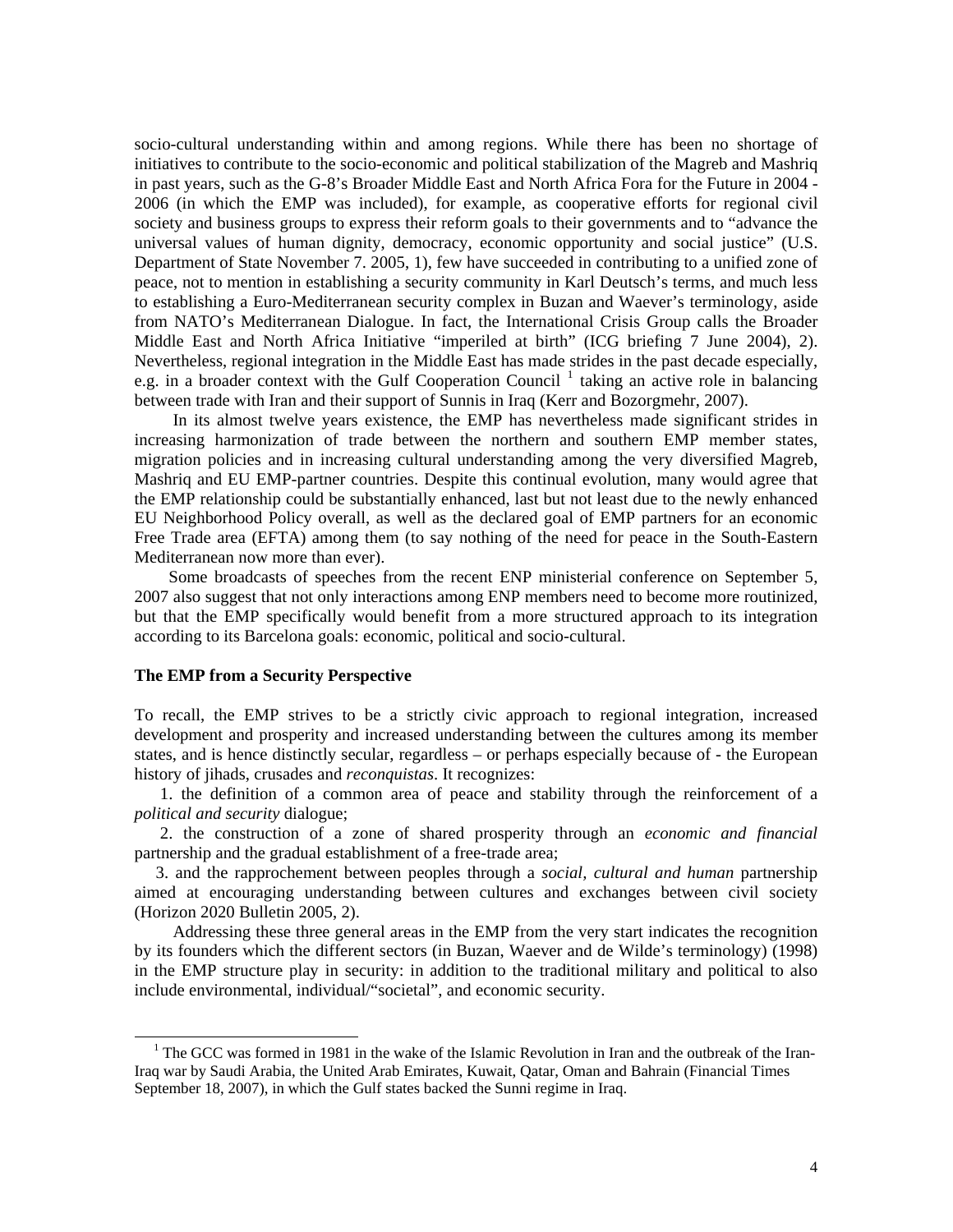How then can the EMP be evaluated from a security standpoint? International organizations (IOs) overall are considered to reduce anarchy due to the structure of cooperation they build in the international system (e.g. the UN), based on increased trust (due to explicitly written rules and the transparency this fosters) (e.g. Keohane 1988, 1984; Krasner 1983; Kratochwil 1993; and Ruggie 1998), the lengthened shadow of the future (according to Rousseau's fable of the stag hunt) making defection from the IO less likely and hence expanding trust among its members. IOs enable a solution to the Prisoner's Dilemma (Oye 1986; Olson, 1971) by allowing for a changeable pay-off matrix to make cooperation likely by changing the interests of the actors, and hence reduce transaction costs. According to these theories, the benefits of well-functioning IOs lead to absolute gains<sup>[2](#page-4-0)</sup> for all states who are members of the IO/regime, large and small, (though under sub-optimal conditions) and, as a result also effect more peaceful cooperation between states.

 I argue in this paper that cooperation among all EMP members could be augmented by modifying individual preferences of states<sup>[3](#page-4-1)</sup> and their actors to one of enhanced joint cooperation in order to enhance the security within the EMP regime, since security is not divisible among different sectors of a single country (witness any sectarian violence in a country), nor divisible between neighboring countries (e.g. Iran-Iraq), and, ultimately, not divisible ultimately globally.

#### Collective security

l

In this paper I argue that a social-constructivist approach (e.g. Wendt 1999; Buzan et al. 1998; Reus-Smit 2005) to the security dilemmas (e.g. Jervis 1999) facing the Euro-Mediterranean region historically is helpful as it focuses on the construction of ideas (which in turn inform preferences) through social learning, which impact (Kaufman 2001) identity (re-)formulation, and their impact in (potentially) (reciprocally) (co-) constructing amicable structures among the parties involved in a security dilemma, especially when these include non-state actors (e.g. farmers of neighboring countries with watering rights disputes etc.), or religious factions, such as within Islam, or among the different religions. By introducing the constructivist concept of "identity/interest"-construction (e.g. Moravcsik, 1997) into the process of this type of cooperation, neo-liberals recognize that interests of states are neither homogenous nor eternally fixed, but can they can be "modified" to lead to better (more peaceful) outcomes for all members. There are also several other enabling and constraining variables in the neo-liberal program of "complex interdependence" (Keohane and Nye, 1977), such as Putnam's (1993) Two-Level Games, which refer to plurality and its dynamics, and which can be modified in IOs/regimes to improve outcomes of their agendas.

 This indicates that states have neither homogenous interests, nor that material (hard) power is the only deciding factor in many security dilemmas, but that soft power and negotiations, especially within an IO/regime-structure, can go a long way in providing paths to resolving conflicts. It also shows that anarchy is not inevitable, but rather that it is "what states make of it" (Wendt 1992). This in turn points to the conclusion that collective security interests (e.g. Adler and Barnett, 1998) can be developed in an environment supportive of this effort.

<span id="page-4-0"></span><sup>2</sup> The enhanced debate to what extent states *also* benefit in *relative* terms under neo-liberal institutionalism will not be entered here due to parsimony

<span id="page-4-1"></span><sup>&</sup>lt;sup>3</sup> and, ideally, the identity of (neighboring) states within the EMP from one of enmity to one of amity where this had been the case, in terms of reciprocal agent-structure-interest formulation (Wendt 1999, 1987): compare the following sections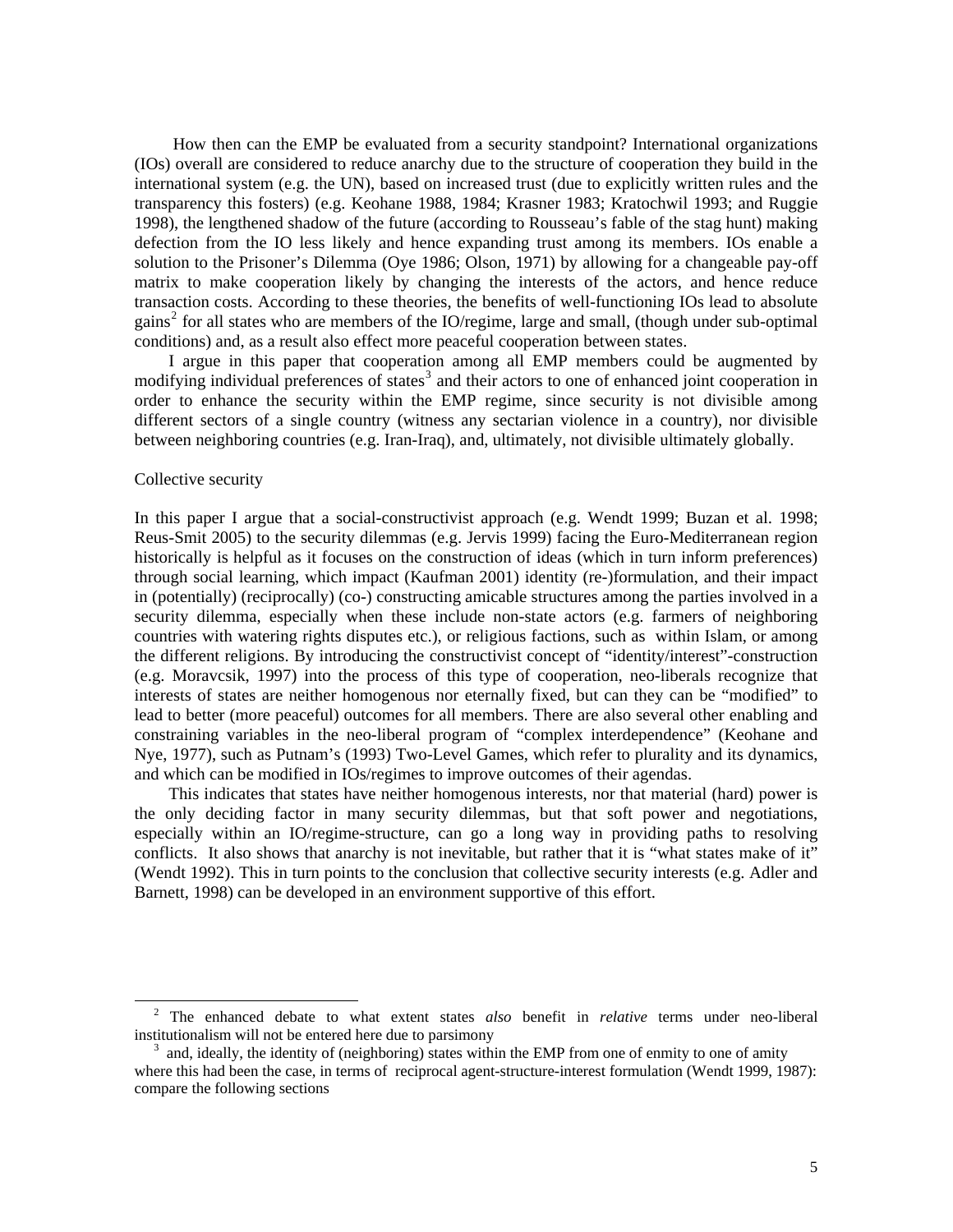#### Development as freedom?

l

Amartya Sen has argued that security, socio-economic and political development are inseparable. This recognition is extremely significant e.g. as we face increased asymmetrical warfare, motivated by ideologies which often intend to distract from domestic problem as is the case to an extent in Iran and with Hamas in Gaza. In these cases, where purely material resources are neither automatically nor exclusively helpful, but rather the "hearts and minds" (i.e. the interests and ideas, for example) have to be "co"-engaged in dealing with this type of security threat. Hence security must consist not simply of *more* arms, but also a socio-economic integration (Jervis 1988, quoted in Wendt 1992, 393).

 Some authors, such as Bettina Huber (2005, 3) writes that cooperation in the EMP is based on the assumption that deepening neighborhood relations cannot be achieved through governmental agreements alone, but that essential participation and contribution by civil society is urgently needed to bring the partnership to life and to create the greater understanding and closeness between the peoples envisioned by the Barcelona Declaration in 1995. The EU posits the security environment of the EMP in the human dimension of good governance, human rights and the rule of law (Balfour 2004, 3).

 While the intentions of the EMP are not only laudable but were intended to address many of the criteria which scholars and political leaders (e.g. note the criteria for the Madrid Peace Conference) have identified as contributing to economic growth and development in general, hereby enhancing regional stability, we need to remember that the EMP is not legally binding, i.e. participation is not uniformly strong. Instead it applies concepts of "benchmarking" and "differentiation" on an individual country/case basis, "allowing countries to make progress without jeopardizing the entire regional approach" (European Commission: *The EuroMed association agreements.* 10/3/ 2006). Hence this "common model of relationship does not exclude a certain degree of differentiation among the states which are part of this model" (Flaesch-Mougin in Thiele and Kostelnik 2005, 63).

 This approach by the EMP varies from a purely realist one which might suggest that the overall wealthier North might keep its distance and rather remain vigilant toward the Southern and Eastern regions of the Mediterranean. In fact, the EMP seeks to counteract the risks and threats from the Other, and to increase understanding between the cultures (Ortega in Batt et al. 2003, 5) in Constructivist fashion. This is to the credit of the EMP as a specialized regional exception of the ENP, the latter having been accused of "one size fits all" (Aldis 2005, 5) programs and approaches.

#### **Options for EMP Modalities to enhance its Regional Security Potential**

The EMP, as a distinct program of the European Neighborhood Policy<sup>[4](#page-5-0)</sup>, offers more flexibility, options and leeway than the latter. For one, the establishment of an EFTA within the EMP, while significant as mentioned above in addressing the reciprocal relationship between political stability, economic development and socio-cultural understanding and cooperation, as i.a Amartya Sen has argued, will not in itself contribute to the type of intra-regional network density which scholars, such as Robert Keohane, have argued as necessary for the quantitative iterations which lead to the benefits which institutions can provide their members in terms of transparency, increased trust,

<span id="page-5-0"></span><sup>&</sup>lt;sup>4</sup> "Neighbors" are: Algeria, Armenia, Azerbaijan, Belarus\*, Egypt, Georgia, Israel, Jordan, Lebanon, Libya\*, Moldova, Morocco, the Palestinian Authority, Syria\*, Tunisia and Ukraine (\* = participating as observers). Funding of the ENP by the EU has been increased by 32% for the period 2007-2013 (International Herald Tribune September 2, 2007).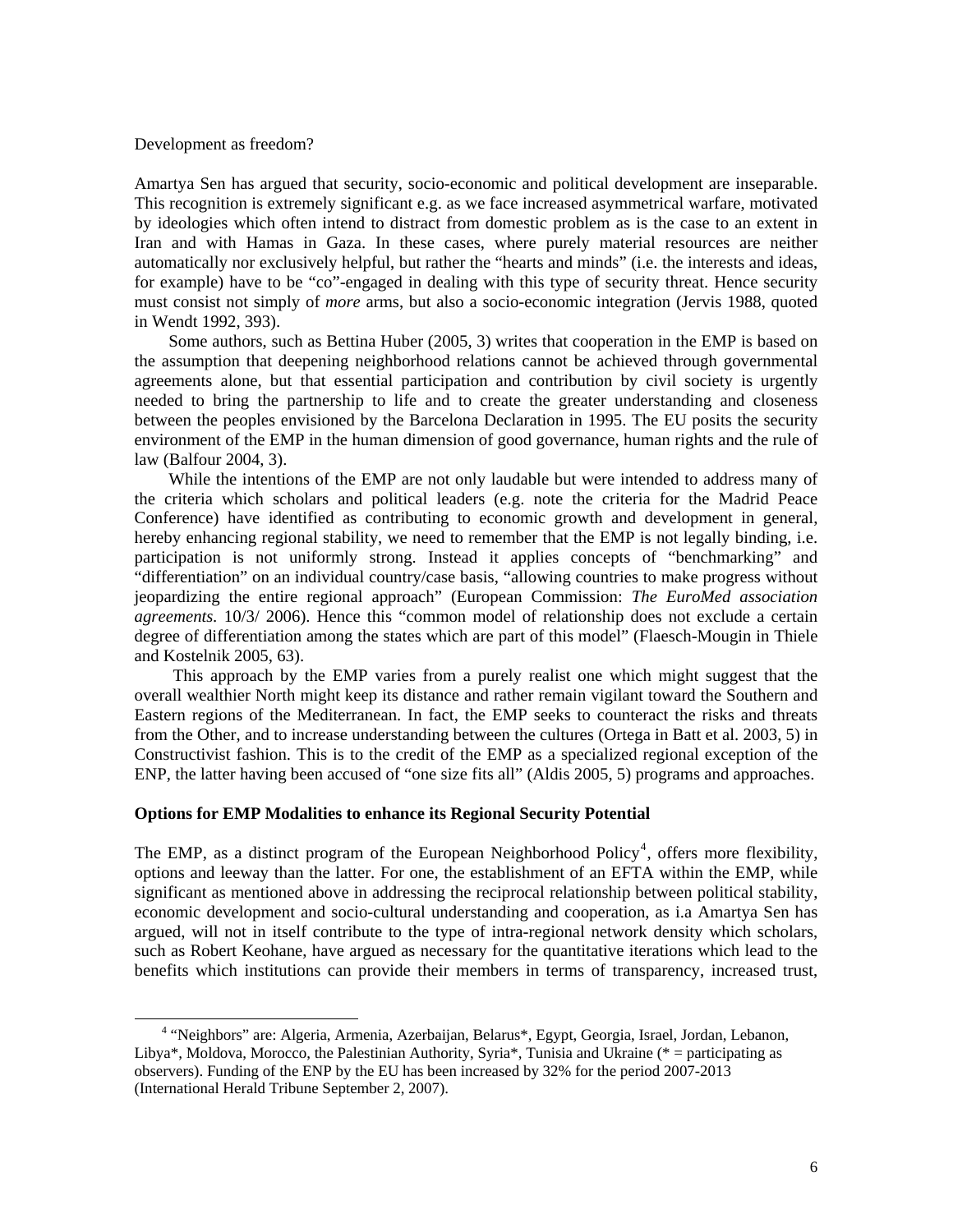reduced uncertainty and, as e.g. John G. Ruggie argues, the transformational benefits of international regimes in particular.

 How then can the EMP be augmented to accelerate those transformations which can contribute to regional security? It is against this background that I propose utilizing some of the mechanisms and approaches, which the Central European Initiative (CEI) in Trieste has used in contributing to the stabilization of Central and Eastern Europe  $(CEE)^5$  $(CEE)^5$  following the Cold War. The Central European Initiative  $(CEI)^6$  $(CEI)^6$ , an intergovernmental organization (IGO) was founded by Italy and Austria in 1989 to undertake a regional integration process and to stabilize postcommunist CE democracies at a time when Austria's and Italy's eastern borders were threatened

l

 In contrast, **Southern Europe** refers *geographically* to the southern half of the landmass of Europe (Southern Europe – Wikipedia). "This definition is relative, with no clear limits" (Ibid.). While the Alps represent a north-south barrier in the eastern part, this boundary disappears further west. While the official *UN* designation does not include France, a climatic definition would only include the immediate land strip bordering the Mediterranean. *Linguistically and culturally*, one could divide Southern Europe into the Iberian Peninsula (Portugal, including Azores, Madeira), Spain (including Baleric Islands, Canary Islands), Andorra, Gibraltar, and Southern France (including Corsica), Monaco, the Italian peninsula (including Sicily, Sardinia, Vatican City and San Marino), the Balkan Peninsula (Albania, Bosnia and Herzegovina, Bulgaria, Croatia, Greece (including Ionian Islands, Aegean Islands, and Crete), Macedonia, Montenegro, Serbia, Slovenia and the European part of Turkey (Rumelia) plus the Mediterranean States of Cyprus and Malta (Ibid.).

 **Eastern Europe** is similarly vaguely defined *geographically* as the region between Central Europe and Russia (Eastern Europe – Wikipedia), with the "eastern limit either the Ural Mountains or from the pacific coast of the Russian Far East [and] its western limit is the boundary between the European Union and the Commonwealth of Independent States (sometimes excluding Kaliningrad)" (Ibid.). The overlap and fluctuation in regional boundaries extends *politically* to Eastern Europe covering "all of northeastern Eurasia, since Russia is one single transcontinental geopolitical entity. Cyprus is also frequently taken to be a European state, although geographically it is in Asia. The same approach is also sometimes taken with the post-Soviet states of Georgia, Armenia, and Azerbaijan in the Caucasus" (Ibid.). With the fall of the Iron Curtain, Eastern Europe refers retroactively sometimes to that European region which was part of the Soviet Union (Ibid.). *Culturally* Eastern Europe was defined by 19<sup>th</sup> century German nationalists "synonymous with 'Slavic Europe', as opposed to Germanic (Western) Europe" (Ibid.).

 Albania, Bosnia and Herzegovina, Bulgaria, Croatia, FYR Macedonia, Greece, Montenegro, Romania, Serbia, Slovenia and Turkey are also sometimes referred to as **Balkan countries.**

 As we can see, the geographic and cultural boundaries in this region are vague and socio-politically dependent (more on the topic of "fuzzy boundaries" in the sections on "Space and Boundaries" and "Identity and Ethnicity" of the literature review in Chapter Two).

<span id="page-6-1"></span><sup>6</sup> CEI membership as of June 2006 is comprised of the following eighteen countries: Albania, Austria, Belarus (this country represents an exception to regional membership but it does not influence the results of this case study), Bosnia and Herzegovina, Bulgaria, Croatia, Czech Republic, Hungary, Italy, Macedonia, Montenegro, Moldova, Poland, Romania, Serbia, Slovakia, Slovenia and Ukraine.

<span id="page-6-0"></span><sup>5</sup> The acronym "**CE**" will be used in this study to refer to the *current member states of the Central European Initiative*. CEI member states currently also encompass some Southern- and South-Eastern European countries as well as some NIS states, such as Belarus, Moldova and Ukraine. The reason this following geo-political complexity is elaborated below is to indicate the socio-political complexity of CE which has parallels with the great socio-political diversity among EMP members.

By comparison, in *geographic* terminology, **Central Europe** refers to "the region lying between the variously and vaguely defined areas of Eastern and Western Europe. In addition, Northern, Southern and Southeastern Europe may variously delimit or overlap into Central Europe. The understanding of the concept of Central Europe varies considerably from nation to nation and also has from time to time. The region is usually used to mean: Germany, Switzerland, Liechtenstein, Slovakia, Poland, Czech Republic, Austria, Hungary and Slovenia (Wikipedia, Central Europe). This region is defined by its geographic boundaries, the Baltic countries in the north and the Apennine peninsula (Italy) across the Alps. The east-west borders are culturally more fluid (Ibid.), since these countries were historically part "of the central European kingdoms and empires, such as the Holy Roman Empire, the Kingdom of Hungary, the Habsburg monarchy, the Polish-Lithuanian Commonwealth, and Imperial Germany" (Ibid.). Within the *cultural* definition the following countries belong to Central Europe: (western) Belarus, Croatia, Lithuania, Romania (Transylvania), Serbia (Vojvodina), Ukraine (Galicia, Volhynia, Pdolia) and Italy (South Tyrol, Friuli-Venezia Giulia) (Ibid.). *Historically*, following World War II, Poland, Czech Republic, Slovakia, Hungary and Slovenia were considered Central European to distinguish them from those behind the iron curtain (i.e. Balkan-, Baltic and Russian Orthodox and Muslim countries) (Ibid.).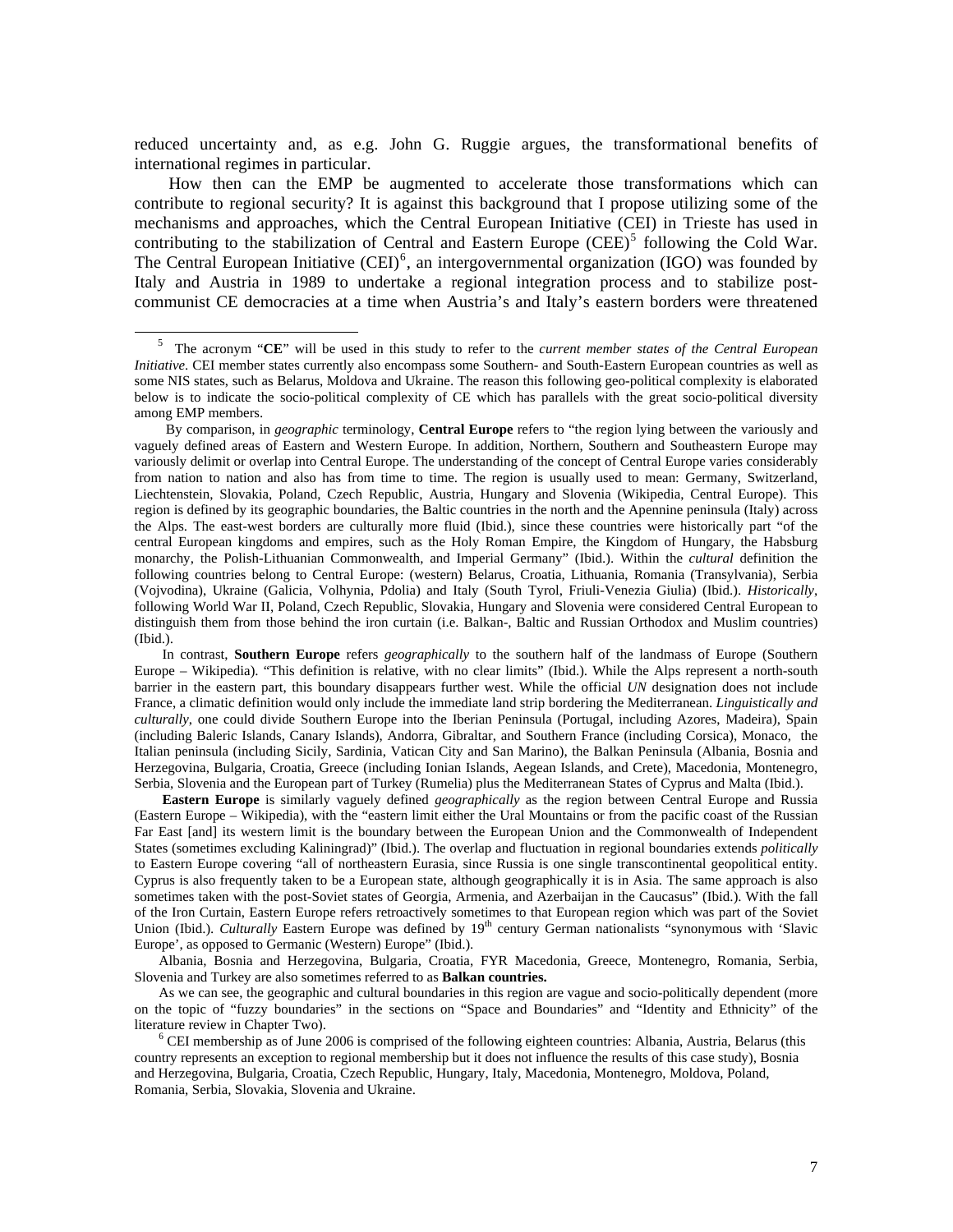by the neighboring political destabilization post-Cold War. In light of these huge geo-political realignments due to underlying socio-political instability, Western Europe became alarmed at the prospect of the potential spill-over effect from the civil wars and political upheavals in the Balkans. Though the concern was not in terms of spreading political unrest immediately into Western Europe, the prospect of hundreds of thousands of refugees, illegal weapons trading and other activities reflective of lawlessness due to ineffective new governments were cause for grave concern in countries bordering Central- and Eastern Europe.

 This paper suggests that augmenting routine processes of the EMP by the model of those which are utilized by the CEI would contribute to increasing the efficacy of the EMP in attaining its goals in regional (political) stabilization through socio-economic development, and enhancement of the regional political institutionalization and civil society building. The CEI is a little known inter-governmental organization which was formed in 1989 by some EU members with initially just a few Eastern neighbors. Its goal is to assist them in the peaceful transition post-Cold War to consolidated democracies and free market economies by involving them in a mutually "constructed" network regime structure (Krasner 1983; Ruggie 1998) of political, economic and social-cultural programs with routinized meetings of ministers and cabinet similarly to the EU, joint programs between countries based on consensus to engage democratic processes between countries which may not have been previously at peace with each other, and joint social and economic programs to enhance regional integration. While in financial terms these programs are relatively modest, the norming effect, the political harmonization, i.a. through spill-over from (functional) economic development programs (compare E. Haas) between member countries (which now are much more numerous and diverse), and the political stabilization, to which CEI programs contribute in no small measure, have led to an impressive mutual co-constitution of (peaceful) agents and structures in  $\text{CEE}^7$  $\text{CEE}^7$ .

 Were the EMP to develop a more routinized structure and hereby increase its iterations among members, e.g. through the model which the CEI could provide  $\delta$  to enhance the EMP's public institutionalization, education, and involvement of the private sector not only in business promotion, but also ostensibly in taking corporate social responsibility in the EMP's overall political, economic and socio-cultural programs, the goals of the EMP as a regional security complex (e.g. in terms of Barry Buzan, based on Karl Deutsch) and Economic Free Trade Area (EFTA) could be enhanced through this thickened institutionalization and routinized participation of all EMP members, rather than making it a top- ("Brussels") down project.

 The Euro-Mediterranean is not a zero-sum game but needs to be recognized and supported as an endeavor for cumulative growth on all shores of the Mediterranean to achieve peace and stability within and among all its members. Escríbánó (2005) points out that the E*N*P's economic prescriptions overall are perceived as merely *cosmetic*. The E*M*P per se needs to continue to focus on the increased participation of its members in an EFTA, involving the Four Freedoms (of the movement of goods, services, capital, and workforce), in addition to all the other options it offer them socio-culturally and for political regional integration. It is about inclusion rather than exclusion.

Without some "augmentation" to enhance aspects of security, such as e.g. civil society, institutionalization, environmental sustainability, gender equality in education to satisfy future employment requirements of EMP member states in their anticipated economic expansion, the

l

<span id="page-7-0"></span> $<sup>7</sup>$  Measurable in the case of the CEI in terms of the speed in which some members were able to become EU members,</sup> although one must remember that not all CEI-members, similarly to the South- and Eastern Mediterranean EMP members, are potential EU candidates per se.

<span id="page-7-1"></span><sup>&</sup>lt;sup>8</sup> the great extent and modi operandi utilized by the CEI currently being too extensive to be detailed in this paper, but which are, of course, available from the author or from contacting the CEI in Trieste directly.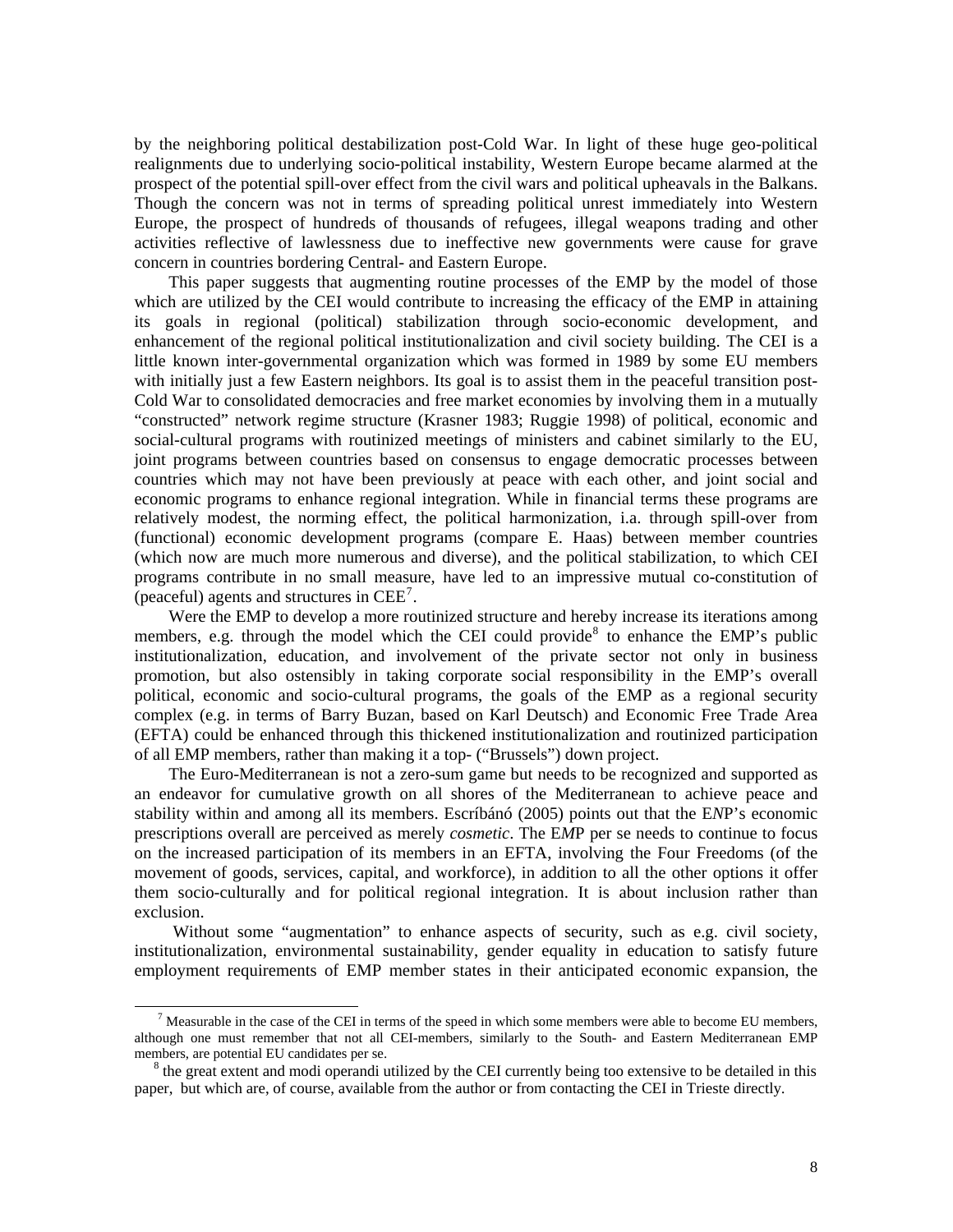EMP's FTA with the Southern and Easter Mediterranean might just become another Caricom, Mercosur, or Andean Community, I draw the parallel with how the Central European Initiative contributed to the stabilization of the new, post-communist Central Europe (CE) similarly to how the current war in Iraq has the potential for increased regional destabilization, particularly in the Middle East as well as the spread of asymmetrical warfare ("the war on terror") to neighboring continents in addition to previous instabilities in the region.

 While several European regions, sub-regions, local governments (Stavridis 2003) as well as non-state actors have multiple socio-political and economic agreements and arrangements with North African countries and the Middle East, this paper focuses on EU-level interactions with non-EU Mediterranean countries on a level of equal partners within the EMP, rather than on an EU topdown, uni-directional process of regional integration, security and socio-political stability in the Euro-Mediterranean region. As such a security community, the region may also re-define its *raison d'etre* in the future as a Mediterranean Security Complex (Buzan and Waever, 2003).

### **Conclusions**

l

Crawford (2007) writes e.g. that today's migrants from North Africa to the EU, especially Spain, see it as a land of opportunity, and seek job contracts and residence permits, not conquest. Yet it is exactly this often welcomed migration which still needs to address the integration of human beings on all shores of the Mediterranean to permit each to have a share in belonging to this dream, rather than perpetuating those that belong, and those that are simply "others". It is about creating a new "we" in this region (compare research by Putnam 2007). It is about integration, rather than segregation. (Kuper 2007). As the GCC has recognized, and as the EMP needs to follow: it is about renewed attention to domestic economic development to reduce the huge amounts of government revenue traditionally earmarked for defense (Kerr 2007).

 Were the EMP to increase its iterations among members, e.g. through the model which the CEI could provide, in its political, economic and socio-cultural programs, the goals of the EMP as a regional security complex could be enhanced through development envisioned to address the different security sectors<sup>[9](#page-8-0)</sup> i.a. economic development and prosperity, environmental security, societal security, e.g. socio-cultural issues such as gender equality, which not only have not been achieved world-wide, but especially not in countries bordering the southern Mediterranean, which in turn can contribute to additional tensions in integration of different religions, to name a few.

 At the same time we need to be alert to what several authors, such as Goldstone (2007) have referred to as the distributional consequences of international trade, producing not only relative winners and losers in each society, which then of course affect these groups' relative foreign policy preferences – which the EU, as does the CEI, explicitly try to resolve from the start. Goldstone showed in his research that "cooperative and multilateral security policies will likely encourage peace, while conformational and unilateral policies are more likely to lead to conflict" (ibid.), phenomena enhanced by globalization influences on specific instances.

 It is this context that Ulrich Beck (in Judt 2007) poses the need for promote a more cosmopolitan order on the basis of international law. It is not about taking sides (compare Khalaf 2007), but as Juergen Habermas (in Judt 2007) has stated, as "governance beyond the nation-state". While a Mediterranean Union (compare Bennhold 2007) may as yet be a faint glimmer on the horizon, the EMP affords avenues which need to be broadened to be frequented. It is not simply a European impulse, but one supported by many of its southern and south-eastern neighbors, as frequent calls from this region confirm (compare Associated Free Press September 43 2007, Cohen

<span id="page-8-0"></span><sup>&</sup>lt;sup>9</sup> With the exception of the military which is handled nationally by member states and multi-laterally through NATO's Mediterranean Dialogue.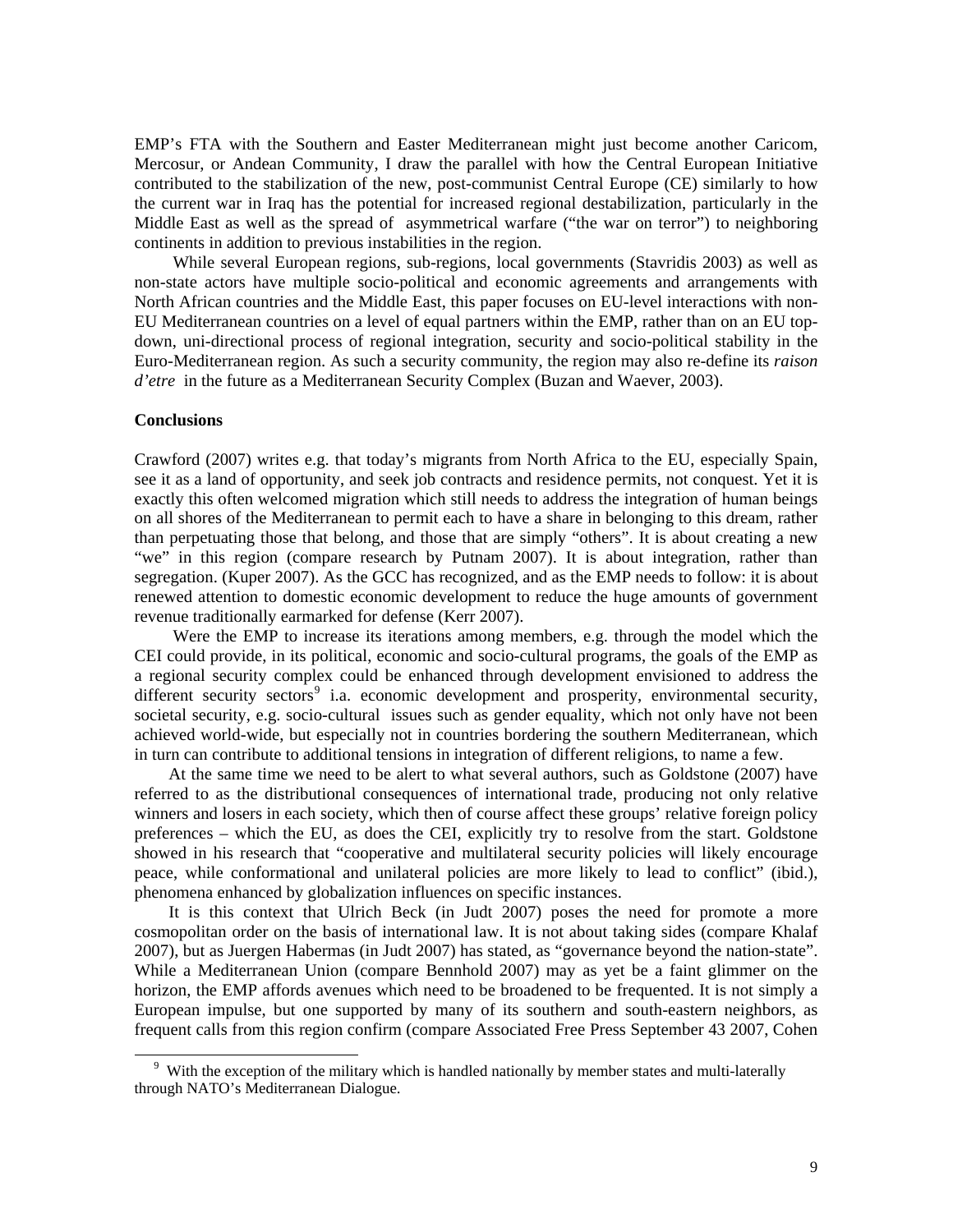2007). Peace is increasingly neither a single state's achievement, nor based on a single sector, the military, as in the past. Rather, security needs to be addressed multi-laterally, multi-sectorally, and on different levels, from sub-state to the state to the regional and beyond to be successful.

 As we know, peace processes in the Middle East are still more hope than reality at the moment, with the extent of spillover from possible greater regional fragmentation post-Iraq yet unknown, and future threats, be they cyber threats or questions of energy security, growing daily. In this institutional vacuum of other regional security cooperative institutions, such as the Arab Maghreb Union or the Arab League (Vasconcelos 1999, 30), the realization of the EMP's intent to extend beyond the EU a zone of "peace, prosperity and stability", utilizing proven approaches of EU soft power, and CEI specific modi operandi, to address regional (in-) security in the Mediterranean through step-by-step processes of harmonization are more urgent than ever, especially as extra-regional threats have increasingly more harmful potential.

#### References

- Adler, Emanuel, and Michael Barnett ed. 1998. *Security communities.* Cambridge: Cambridge University Press.
- Adler, Emanuel, Beverly Crawford. 2004. *Normative Power: The European Practice of Region Building and the Case of the Euro-Mediterranean Partnership (EMP).* Berkeley/CA: Institute of European Studies, University of California.
- Adler, Emanuel, Peter Haas. 1992. Conclusion: Epistemic Communities, World Order, and the Creation of a Reflective Research Program. *International Organization* 46, no. 1: 367-390.
- AFP. *Jordan king urges greater EU role for Mideast peace.*
- Anderson, Perry. Depicting Europe: book review of "Postwar" by Tony Judt. *London Review of Books* (Sep. 20, 2007) .
- AP. EU presses neighbors for change in return for aid. *International Herald Tribune* Sep. 2, 2007.
- Batt, Judy. 2003. *Partners and neighbors: A CFSP for a wider Europe.* Paris: European Union Institute for Security Studies.
- Beck, Ulrich, and Edgar Grande. 2004. *Das kosmopolitische Europa.* Frankfurt: Suhrkamp.
- Bennhold, Katrin. Sarkozy's proposal for Mediterranean bloc makes waves. *International Herald Tribune* May 10, 2007.
- Blitz, James. Economic stability vital for Middle East peace. *Financial Times* Sep. 18, 2007.
- Buzan, Barry, and Ole Waever. 2003. *Regions and powers.* Cambridge, England: Cambridge UP.
- Buzan, Barry, Ole Waever, and Jaap de Wilde. 1998. *Security: A new framework for analysis.*  Boulder, CO and London, England: Lynne Rienner.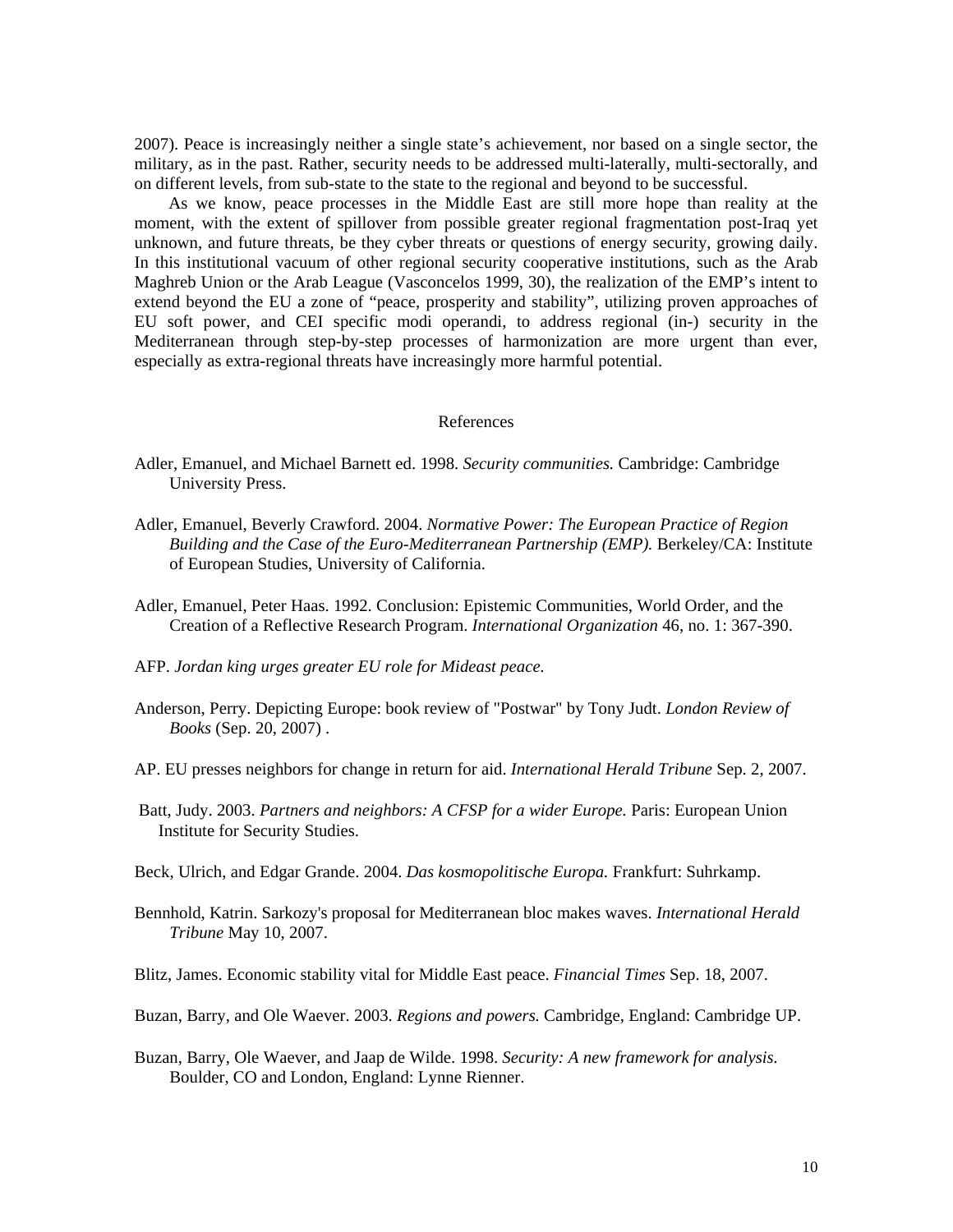- Christiansen, Thomas, Knud E. Jorgensen, and Antje Wiener. 1999. The Social Construction of Europe. *Journal of European Public Policy* special issue 6, no. 4: 528-544.
- Christiansen, Thomas, Fabio Petito, and Ben Tonra. 2000. Fuzzy Politics Around Fuzzy Borders: The European Union's 'Near Abroad'. *Cooperation and Conflict,* 385.

Cohen, Roger. The Middle East: Two steps in one go. *International Herald Tribune* Aug. 16, 2007.

- Crawford, Beverly. 2006. The impact of enlargement on the euro-med partnership. In *Towards the completion of Europe.* Miami, FL: Jean Monnet Chair/University of Miami: Vol. 5, NO. 23.
- Crawford, Leslie. Today's migrants 'seek jobs not conquest'. *Financial Times* Sep. 9, 2007.
- Dahl, Robert A. 1971. *Polyarchy: Participation and opposition.* New Haven: Yale University Press.
- Deutsch, Karl W., Sidney A. Burrell, Robert A. Kann, Maurice J. Lee, Martin Lichtermann, Lindgren, Raymond, E., Loewenheim, Francis, L., and Van Wagenen, Richard W. 1957. *Political community and the North Atlantic area.* Princeton: Princeton University Press.
- Escríbánó, Gonzalo. 2005. *Europeanisation without Europe? A critical reflection on the Neighbourhood Policy for the Mediterranean.* Barcelona: Report by Real Instítútó Elcánó. Available from: [http://www.realinstitutoelcano.org:9081/wps/myportal/rielcano/Convocatoria?WCM\\_GLO](http://www.realinstitutoelcano.org:9081/wps/myportal/rielcano/Convocatoria?WCM_GLO)... {3/3/2007].
- European Commisison. *Barcelona declaration.* Internet on-line. Available from [<http://ec.europa.eu/comm/external\\_relations/euromed/bed.htm>](http://ec.europa.eu/comm/external_relations/euromed/bed.htm). [10/3, 2006].
- European Commisison. *Financial Cooperation/MEDA programme.* Internet on-line. Available from [<http://ec.europa.eu/comm/external\\_relations/euromed/meda.htm>](http://ec.europa.eu/comm/external_relations/euromed/meda.htm). 2006.
- European Commission. *Corporate social responsibility.* Internet on-line. Available from [<http://ec.europa.eu/enterprise/csr/index\\_en.htm>](http://ec.europa.eu/enterprise/csr/index_en.htm). [11/6/2006].
- European Commission. *5th EuroMed trade ministerial conference Marrakech 24 march 2006.*Internet on-line. Available from [<http://ec.europa.eu/comm/trade/issues/bilateral/regions/euromed/ministerial2006/stplay\\_en...](http://ec.europa.eu/comm/trade/issues/bilateral/regions/euromed/ministerial2006/stplay_en...) >. [10/3, 2006].
- European Commission. *Financial Cooperation/MEDA programme.* Internet on-line. Available from [<http://ec.europa.eu/comm/external\\_relations/euromed/meda.htm>](http://ec.europa.eu/comm/external_relations/euromed/meda.htm). [10/3, 2006].
- European Commission. *The EuroMed association agreements.* Internet on-line. Available from [<http://ec.europa.eu/trade/issues/bilateral/regions/euromed/aa>en.htm>](http://ec.europa.eu/trade/issues/bilateral/regions/euromed/aa%3een.htm). [10/3, 2006].

*New signs of life in Euro-Med partnership.* EuropeanVoice.com.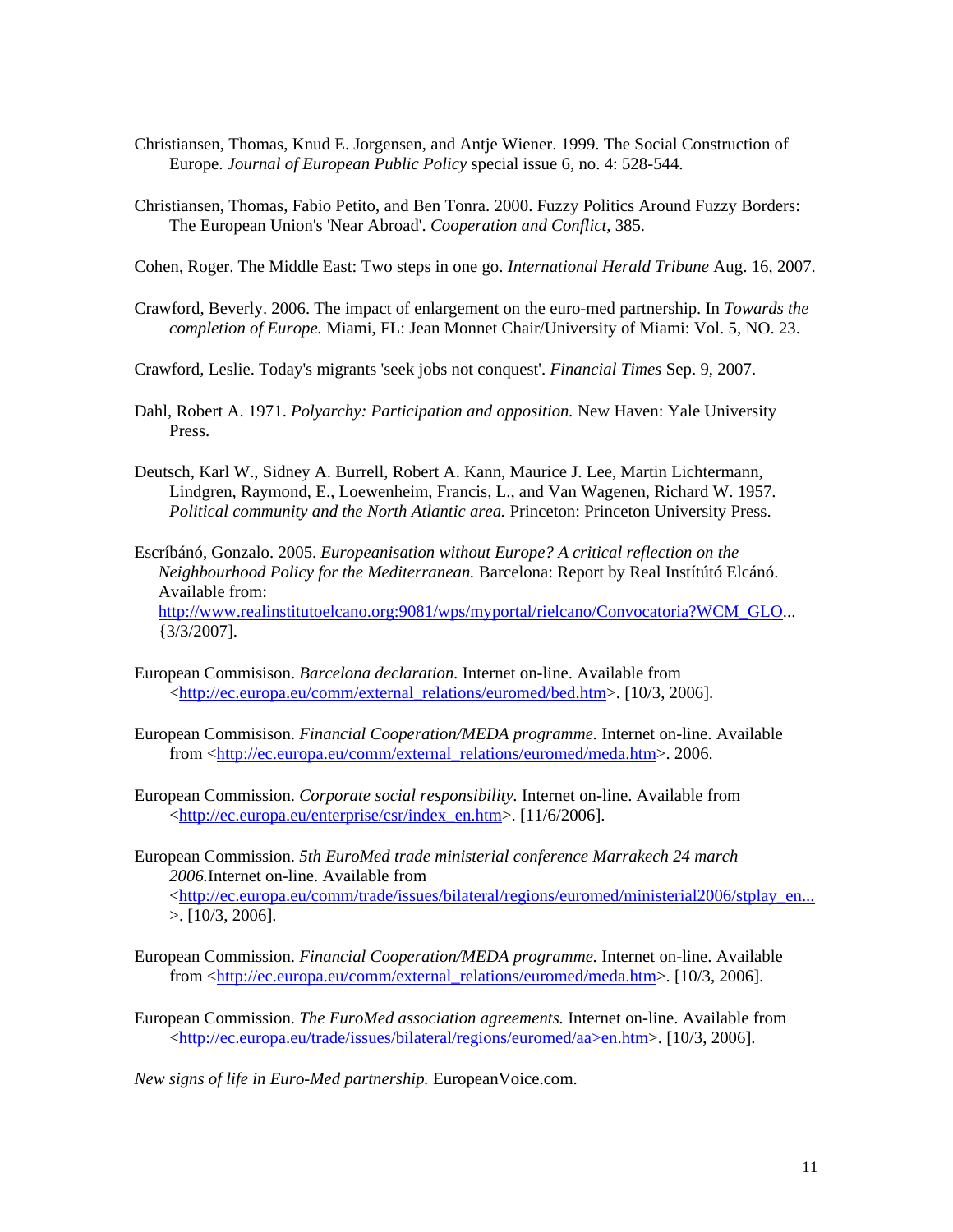Goldstone, P. R. Does Globalization Bring War or Peace? *AlterNet* (Sep. 25, 2007).

- Guthrie, Jonathan. Women of Birminghamabad forge their own identity. *Financial Times* Sep. 14, 2007.
- Haas, Ernst. 1964. *Beyond the nation state: Functionalism and international organization.*  Stanford: Stanford University Press.
- Haas, Ernst. 1961. International Integration: The European and the Universal Process. *International Organization* , no. 15: 366-392.
- Haas, Ernst. 1958. *The uniting of Europe: Political, social, and economic forces, 1950 1957.*  Stanford: Stanford University Press.
- Haas, Peter. 1992. Knowledge, Power, and International Policy Coordination. *International Organization* 46, no. 1: Special Issue.
- Haas, Peter M. 1992. Introduction: Epistemic Communities and International Policy Coordination. *International Organization* 46: 1-36.
- Habermas, Juergen. 1972. *Knowledge and human interests.* Boston: Beacon Press.
- Huber, Bettina. 2005. Views of civil society representatives from the Middle East and Maghreb on the Euro-Mediterranean Partnership. *Heinrich Boell Stiftung Middle East Occasional Papers* No. 1.
- International Crisis Group. The Broader Middle East and North Africa Initiative: Imperiled at Birth. (June 7, 2004).
- Ivanova, Kate, Todd Sandler. CBRN Attack Perpetrators: An Empirical Study. *Foreign Policy Analysis* 3, no. 4 (October 2007).
- Jervis, Robert. 1999. Realism, Neoliberalism, and Cooperation: Understanding the Debate. *International Security* 24, no. 1: 42-63.
- Kaufman, Stuart. 2001. *Modern hatreds.* Ithaca, NY: Cornell UP.
- Keohane, Robert O. 1988. International Institutions: Two Approaches. *International Studies Quarterly* 32: 379-396.
- Keohane, Robert O. 1984. *After hegemony.* Princeton: Princeton University Press.
- Keohane, Robert O., and Stanley Hoffmann. 1991. *The new European community.* Boulder: Westview Press.
- Keohane, Robert O., Joseph Nye. 1971. Transnational Relations and World Politics: an Introduction. *International Organization* 25, no. 3: 329-350.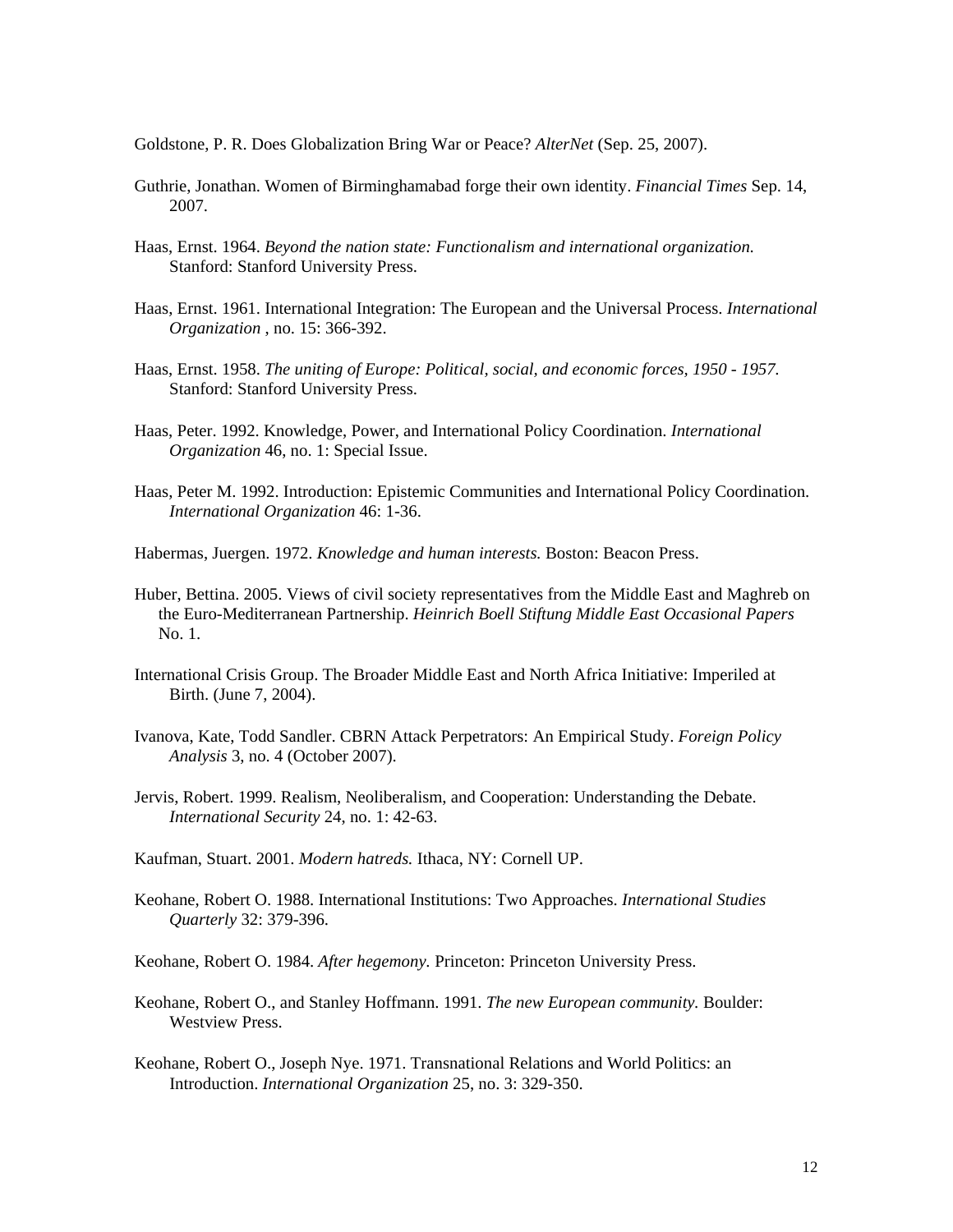- Keohane, Robert O., and Joseph S. Nye. 1977. *Power and interdependence: World politics in transition.* Boston: Little, Brown and company.
- Kerr, Simeon, Najmeh Bozorgmehr. Arab Gulf states to hold trade talks with Teheran. *Financial Times* Sep. 18, 2007.
- Krasner, Stephen D. 1983. *International regimes.* Ithaca, NY: Cornell University Press.
- Krasner, Stephen D. 1978. *Defending the national interest.* Princeton, NJ: Princeton University Press.
- Kratchowil, Friedrich, John G. Ruggie. 1986. International Organization: A State of the Art on an Art of the State. *International Organization* 40, no. 4: 753-775.
- Kratochwil, Friedrich. 1993. *Contract and Regimes. Do Issue Specificity and Variations of Formality Matter?* Tuebingen/Germany Center for International Relation/Peace and Conflict Studies, Institute for Political Science, University of Tuebingen.
- Kratochwil, Friedrich. 1982. On the notion of "interest" in international relations. *International Organization* 36, no. 1: 30.
- Lawson, George. 2006. The Promise of Historical Sociology in International Relations. *International Studies Review* 8: 397-423.
- Leidel, Steffen. *Interview with Theologian Kuehn: Christianity Gets on Many People's Nerves.*
- Martin, Lisa. 1992. Interests, Power, and Multilateralism. *International Organization* 46: 765.
- Moravcsik, Andrew. 1999. A new statecraft? Supranational entrepreneurs and international cooperation. *International Organization* 53, no. 2: 267-306.
- Moravcsik, Andrew. 1998. *The choice for Europe: Social purpose and state power from Messina to Maastricht.* Ithaca: Cornell University Press.
- Moravcsik, Andrew. 1997. Taking Preferences Seriously: A Liberal Theory of International Politics. *International Organization* 51, no. 4: 513-553.
- Moravcsik, Andrew, Milada A. Vachudova. 2003. National Interests, State Power, and EU Enlargement. *East European Politics and Societies* 17, no. 1: 42.
- Olson, Marcur. 1971. *The logic of collective action.* New York: Schocken Books.
- Oye, Kenneth. 1986. *Cooperation under anarchy.* Princeton University Press: Princeton.
- Pahre, Robert. 1994. Multilateral Cooperation in an Iterated Prisoner's Dilemma. *Journal of Conflict Resolution* 38, no. 2: 326-352.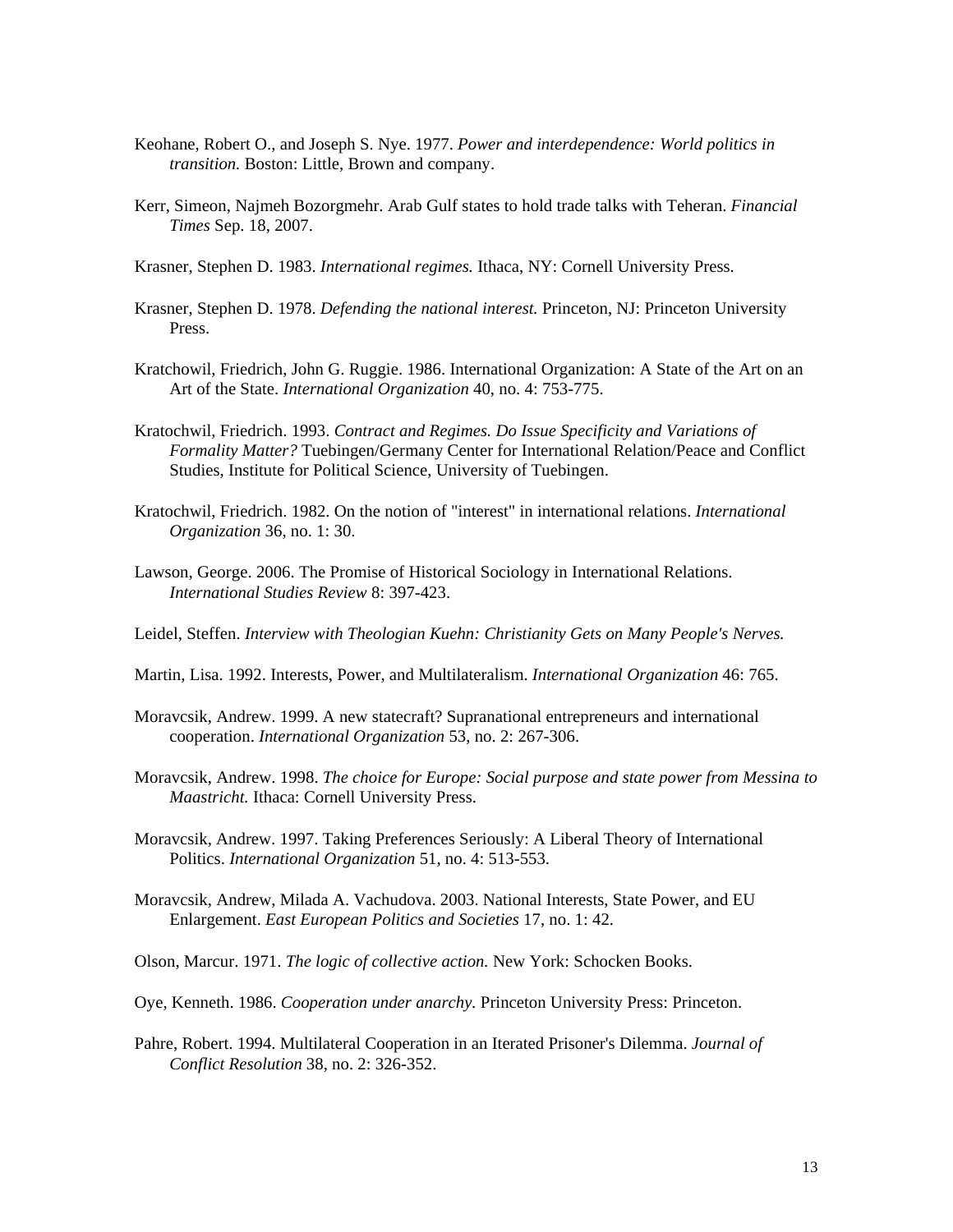- Putnam, Robert D. 1993. *Making democracy work: Civic traditions in modern Italy*. Princeton, NJ: Princeton University Press.
- Reus-Smit, Christian. 2005. Constructivism. In *Theories of international relations.* New York, NY: Palgrave MacMillan.
- Risse, Thomas. 2004. European institutions and identity change: What have we learned? In *Transnational identities: Becoming European in the EU.* Lanham: Rowman & Littlefield Publishers, Inc.
- Risse-Kappen, Thomas. 1996. Exploring the Nature of the Beast: International Relations Theory and Comparative Policy analysis - Meet the European Union. *Journal of Common Market Studies* 34, no. March.
- Risse-Kappen, Thomas. 1995. *Bringing transnational relations back in: Non-state actors, domestic structures, and international institutions.* Cambridge: Cambridge University Press.
- Ruggie, John G. 1998. *Constructing the world polity.* New York: Routledge.
- Sen, Amarthya. 1999. *Development as freedom.* New York, NY: Anchor House.
- Sharp, Jeremy M. 2005. *The Broader Middle East and North Africa Initiative: An Overview.*
- Spence, Rachel. Venice's love affair with the east. *Financial Times* Aug. 29, 2007.
- Stavridis, Stelios. 2004. *The Catalan Parliament and the Mediterranean: a preliminary assessment.* Mediterranean Quarterly 15:1, 75-92.
- Thornhill, John. French President to seek bolder global security role for Europe. *Financial Times*  Aug. 28, 2007.
- U.S. Department of State. *Broader Middle East and North Africa Region Forum for the Future, Bahrain 2005.*
- U.S. State Department. *G8 broader Middle East and North Africa initiative .*Internet on-line. Available from <<http://usinfo.state.gov/utils/printpage.html>>. July 8, 2007.
- United States Institute of Peace. The Broader Middle East and North Africa: Major Challenges Ahead. June 8, 2004.
- Wendt, Alexander. 1999. *Social theory of international politics.* Cambridge, UK: Cambridge University Press.
- Wendt, Alexander. 1992. Anarchy is What States Make of It: The Social Construction of Power Politics. *International Organization* 46: 391-425.